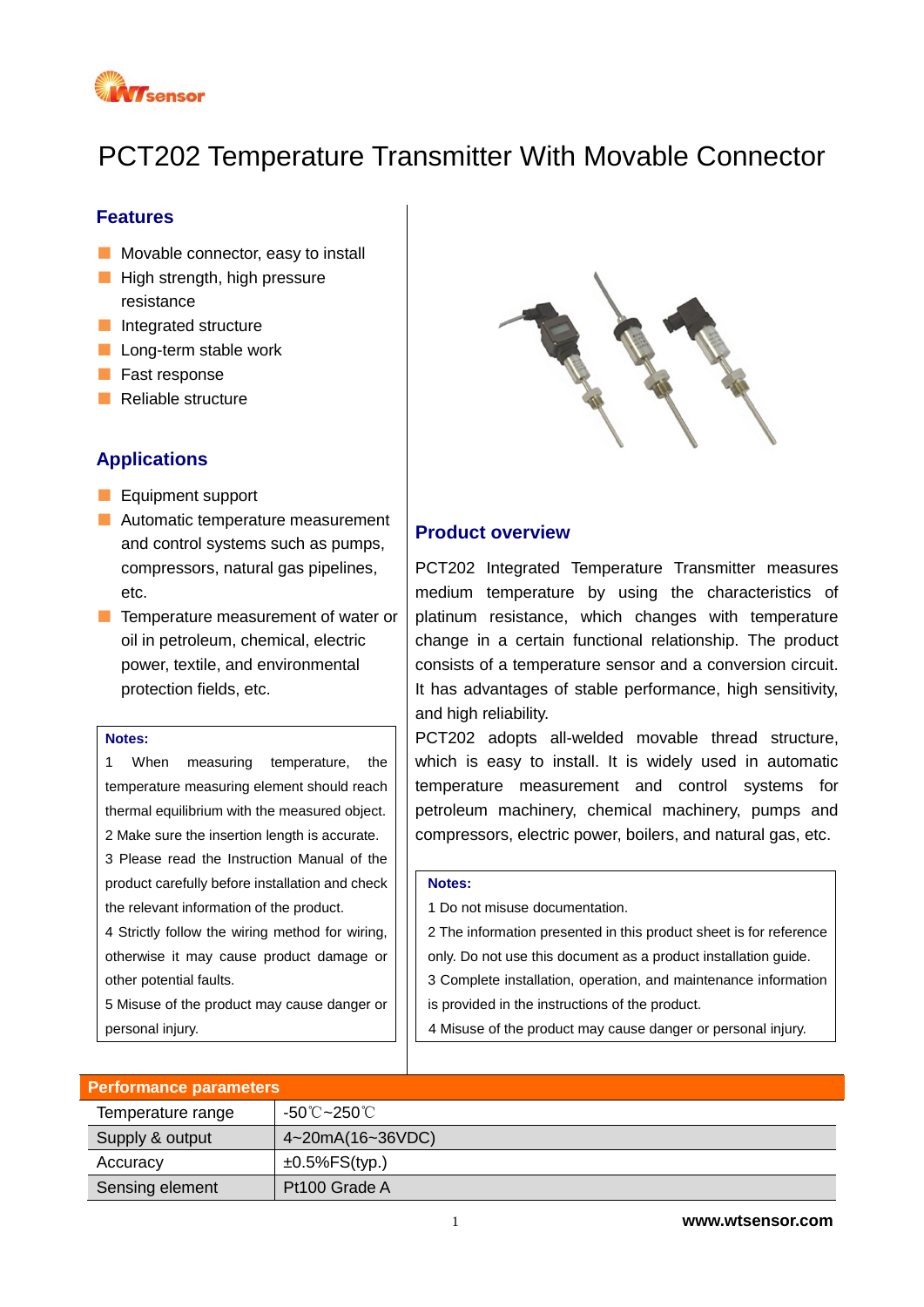

| <b>Performance parameters (cont.)</b> |                                 |  |  |
|---------------------------------------|---------------------------------|--|--|
| Insulation strength                   | 100MΩ/250VDC                    |  |  |
| Response time                         | ≤30s                            |  |  |
| Long term stability                   | ≤0.2%FS/year                    |  |  |
| Insertion diameter                    | $\Phi$ 8mm                      |  |  |
| Storage temp.                         | $-40^{\circ}$ C $-85^{\circ}$ C |  |  |
| <b>Electrical connection</b>          | DIN43650, DIN43650 with cable   |  |  |
| Protection                            | <b>IP65</b>                     |  |  |
| <b>Material</b>                       | 304                             |  |  |
| Max. mounting torque                  | 25Nm                            |  |  |

#### **Structure**



# **Pressure port**

| <b>Thread code</b> | C1: M20×1.5-6g                      | C2: G1/2                                                 |  |
|--------------------|-------------------------------------|----------------------------------------------------------|--|
| Dimension<br>In mm | HXE27<br>$\approx$<br>巴<br>M20×1.5  | HXE27<br>$\approx$<br>د<br>51/2                          |  |
| Recommended torque | 15~25Nm                             | 15~25Nm                                                  |  |
| <b>Thread code</b> | C4: M14×1.5                         | C22: M16×1.5                                             |  |
| Dimension<br>In mm | HXE24<br>呂<br>$\simeq$<br>M14 × 1.5 | HXE24<br>$\approx$<br>$\overline{1}$<br>$M16 \times 1.5$ |  |
| Recommended torque | 15~25Nm                             | 15~25Nm                                                  |  |

Note: Torque depends on various factors such as material of gasket, supporting materials, lubrication of thread and pressure.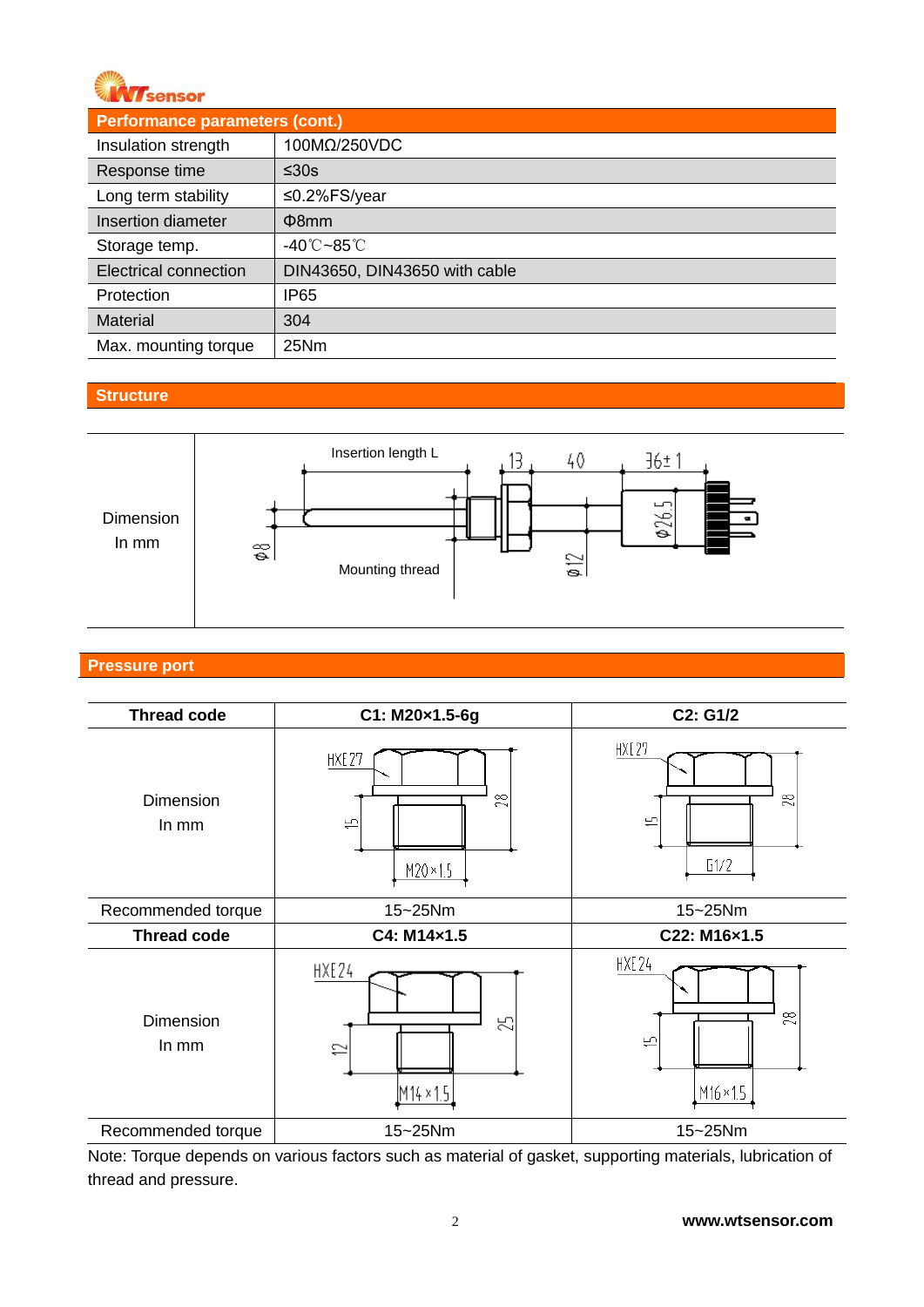

| <b>Temperature range</b><br>code | <b>Temperature range</b>                | <b>Remark</b> |
|----------------------------------|-----------------------------------------|---------------|
| Τ1                               | $-50^{\circ}$ C $-100^{\circ}$ C        |               |
| T2                               | -50 $\textdegree$ C~150 $\textdegree$ C |               |
| T <sub>3</sub>                   | -50 $\textdegree$ C~200 $\textdegree$ C |               |
| T4                               | $-50^{\circ}$ C $-250^{\circ}$ C        |               |
| T <sub>5</sub>                   | $0^{\circ}$ C~100 $^{\circ}$ C          |               |
| T <sub>6</sub>                   | $0^{\circ}$ C~150 $^{\circ}$ C          |               |
|                                  | 0°C~200°C                               |               |
| T8                               | $0^{\circ}$ C~250 $^{\circ}$ C          |               |

# **Accessory**

| Name                               | Appearance | Description       | Part number  |
|------------------------------------|------------|-------------------|--------------|
| DIN43650<br>connector              |            | <b>OMAL</b>       | 100040301013 |
| DIN43650<br>connector with<br>wire |            | OMAL 1.5m         | 100040301018 |
| LCD display                        |            | LCD <sub>12</sub> | 100040100008 |